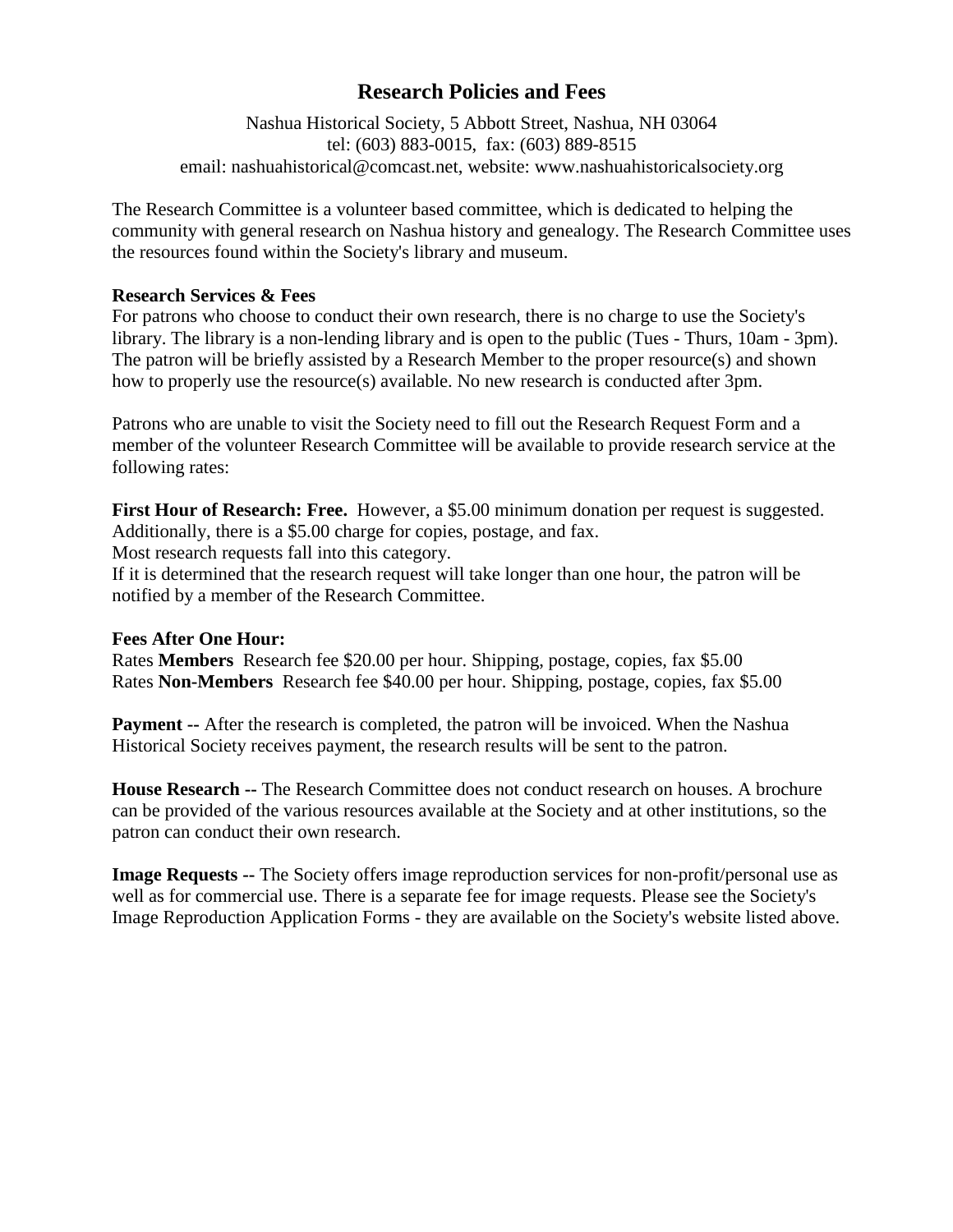

- 1. Print out the form.
- 2. Fill in all the questions.
- 3. Mail to Nashua Historical Society 5 Abbott Street Nashua, NH 03064 Telephone: (603) 883-0015 Fax: (603) 889-8515 Email: nashuahistorical@comcast.net

# Research Request

This form is used for Nashua history, genealogy, and image requests. The requestor will be notified before any possible charges are incurred.

| Address: |  |
|----------|--|
|          |  |
|          |  |
|          |  |
|          |  |
|          |  |
|          |  |
|          |  |
|          |  |
|          |  |
|          |  |
|          |  |

Intended Use of Materials:



Educational: Exhibit, Genealogy, Presentation/Lecture, Publication, Schools

Other: